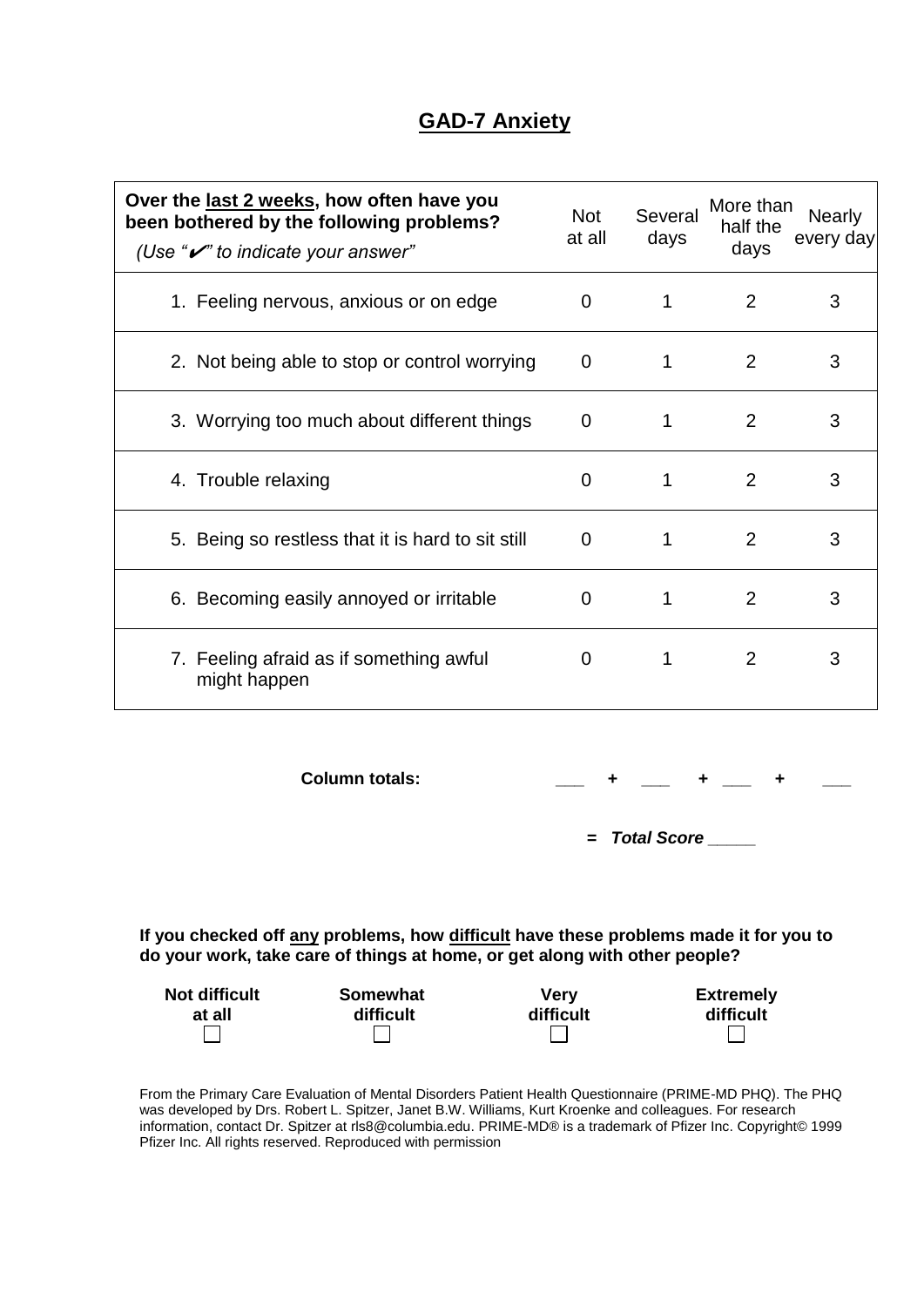# **PHQ-9 Depression**

| Over the last 2 weeks, how often have you                                                                                                                                    |                   |                    |                        |               |
|------------------------------------------------------------------------------------------------------------------------------------------------------------------------------|-------------------|--------------------|------------------------|---------------|
| been bothered by any of the following problems?                                                                                                                              |                   |                    | <b>More</b><br>than    | <b>Nearly</b> |
| (Use " $\mathcal{V}$ " to indicate your answer"                                                                                                                              | <b>Not</b><br>all | at Several<br>days | half the every<br>days | day           |
| 1. Little interest or pleasure in doing things                                                                                                                               | $\overline{0}$    | $\mathbf{1}$       | 2                      | 3             |
| 2. Feeling down, depressed, or hopeless                                                                                                                                      | $\mathbf 0$       | $\mathbf{1}$       | $\overline{2}$         | 3             |
| Trouble falling or staying asleep, or sleeping too<br>3.                                                                                                                     | 0                 | 1                  | $\overline{2}$         | 3             |
|                                                                                                                                                                              | 0                 | $\mathbf{1}$       | $\overline{2}$         | 3             |
|                                                                                                                                                                              | $\mathbf 0$       | $\mathbf{1}$       | 2                      | 3             |
| 6. Feeling bad about yourself - or that you are a failure<br>or have let yourself or your family down                                                                        | 0                 | $\mathbf{1}$       | $\overline{2}$         | 3             |
| 7. Trouble concentrating on things, such as reading the                                                                                                                      | $\Omega$          | 1                  | $\overline{2}$         | 3             |
| 8. Moving or speaking so slowly that other people could<br>have noticed? Or the opposite - being so fidgety or<br>restless that you have been moving .around a lot more than | 0                 | 1                  | 2                      | 3             |
| 9. Thoughts that you would be better off dead or of hurting                                                                                                                  | $\mathbf 0$       | $\mathbf 1$        | $\overline{2}$         | 3             |
| <b>Column totals</b>                                                                                                                                                         |                   |                    | $-$ + $-$ +            |               |

 *=**Total Score \_\_\_\_\_* 

From the Primary Care Evaluation of Mental Disorders Patient Health Questionnaire (PRIME-MD PHQ). The PHQ was developed by Drs. Robert L. Spitzer, Janet B.W. Williams, Kurt Kroenke and colleagues. For research information, contact Dr. Spitzer at rls8@columbia.edu. PRIME-MD® is a trademark of Pfizer Inc. Copyright© 1999 Pfizer Inc. All rights reserved. Reproduced with permission